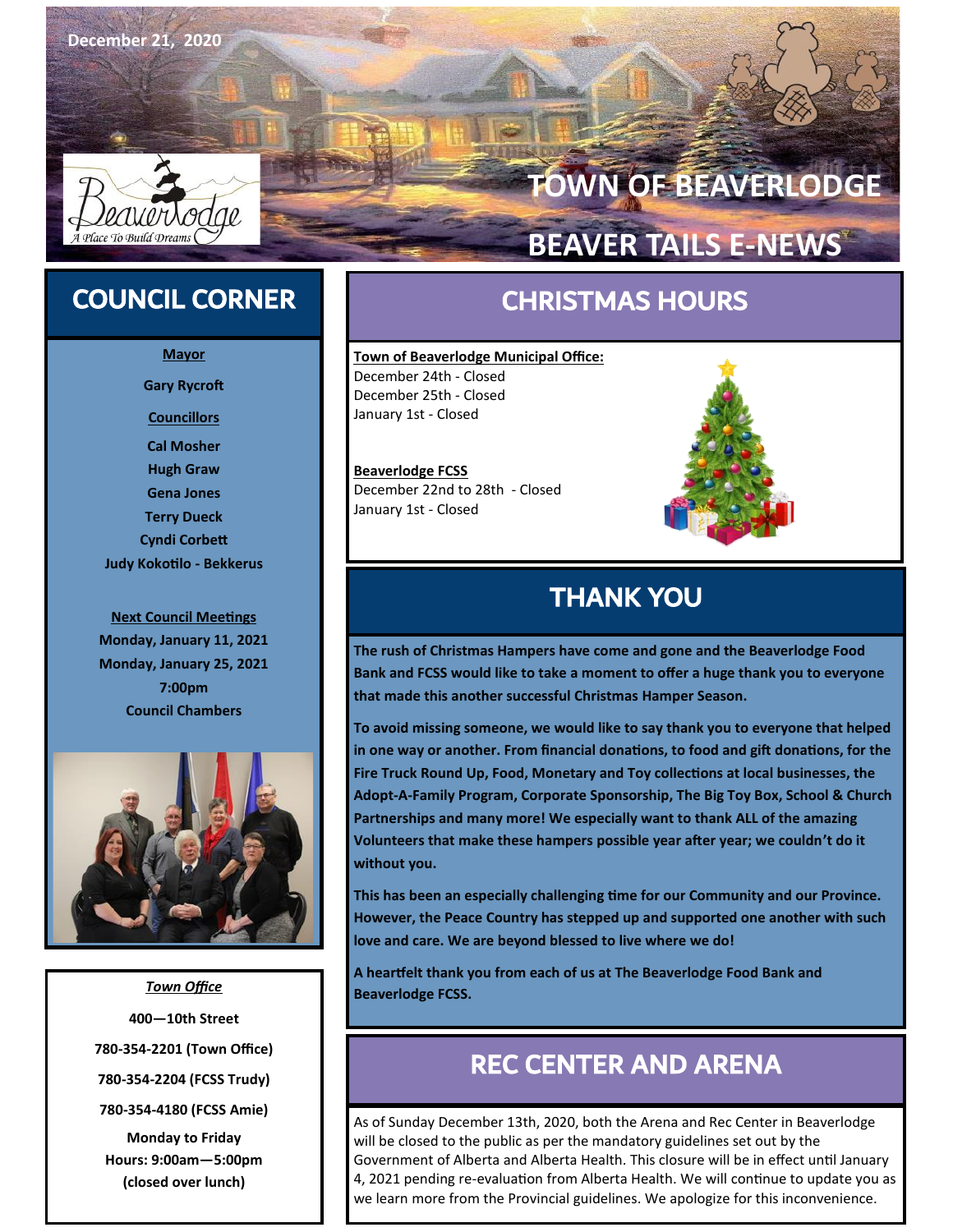# **SUPPORTS**

### 24 Hour Help Lines:

Mental Health Help Line: 1-877-303-2642 AHS Addictions Help Line: 1-866-332-2322 Health Link: 811

Crisis Texting Service: 686868

Indigenous Mental Health: 1-855-242-3310 Kids Help Phone: 1-800-668-6868 (up to age 20)

Adult Bullying Help Line: 1-888-456-2323

Family Violence Info Line: 310-1818

Child Abuse Hotline: 1-800-387-5437

Sexual Assault Help Line: 1-888-377-3223 **HIV/AIDS & Sexually Transmitted Disease** 

Information: 1-800-772-2437

AB Supports (Seniors Info): 1-877-644-

9992 Legal Aid: 1-866-845-3425

Money Mentors (Credit Counselling): 1-888-294-0076

Poison Centre: 1-800-332-1414

**Sexually Transmitted Infections** Information: 1-800-772-2437

Distress Line for the (403) Area Code:<br>1-800-SUICIDE (784-2433) National Crisis Line:

Call 1-800-456-4566 | Text 45645

### **Abuse, Violence and Crime**

**Victims Services: 780-830-5755** PACE Sexual Assault Centre: 780-539-6692

John Howard Society: 780-532-0373 Youth Intervention Program: 780-830-7094

### Resource Centre for Suicide Prevention<br>#200, 10014 99 Street (Nordic Court) For more information, visit www.sp-rc.ca

Gryphon/Phoenix Group: 780-539-7142 Free programming for teens 13-17 and preteens 9-12 dealing with stress, conflict, low self-esteem or emotional issues

Men's Support Group: 780-539-6680 Free drop-in support group for men dealing with family loss, stress, conflict, low selfesteem or emotional issues. Runs every Wednesday night 7-9pm.

### Men's Talk: 780-539-6680

Free weekly support group for men with a therapeutic focus. Every Monday night 7-9pm. To register or for more information<br>email: menmhg@sp-rc.ca

### **Tough Enough to Talk About it:** 780-539-6680

Free workshop to provide employees with information on how to recognize mental health problems, how to ask about those issues, and how to arrange for help.

### **Additional Support and Counselling**

Catholic Family Services: 780-532-9381 Non-denominational support and counselling for individuals, couples or families (sliding scale fee).

**PACE Community Support:** Over the phone appointments available. Email leanne@pacecentre.com

Odyssey House: 780-532-2672 (24 hr line)

Grief Support/Circle of Life: 780-539-5432 Programs for children affected by loss

### **Services Outside Grande Prairie**

Alberta Mental Health Services Beaverlodge: 780-532-5160 Fairview: 780-835-6149 Fox Creek: 780-622-5106 Grande Cache: 780-827-4998 Valleyview: 780-524-5096

**Hospitals/Health Centers:** Beaverlodge: 780-354-2136 Fairview: 780-835-6100 Fox Creek: 780-622-3545 Grande Cache: 780-827-3701 Spirit River: 780-864-3993 Valleyview: 780-524-3356

### **Child & Family Services:**

Fairview: 780-835-7191 Fox Creek: 780-538-5159 Grande Cache: 780-827-2245 Valleyview: 780-524-4106 Hythe: 780-356-3888 Wembley: 780-766-2269

### NW Peace FASD Network: 780-533-5461

**Family Education Society<br>GP & Area Resource Network** Grande Prairie: 780-830-0920

### **Other Services in Grande Prairie**

YMCA Family Connect Child, Youth and Family Supports: 780-357-7444 Friendship Centre: 780-532-5818 Food Bank/Community: 780-532-3720

Produced by Resource Centre for Suicide Prevention

#200, 10014 99 Street (Nordic Court) T8V 3N4 mail: info@si

### **Housing and Shelters** Odyssey House Women's Shelter:<br>780-532-2672 (24hr line)

**Sunrise House Youth Emergency Shelter:** 780-539-3287

Rotary House Homeless Shelter:<br>780-539-6777

Care Helps GP<br>780-539-0433 (homeless support) **Housing First (YMCA):**<br>780-357-7445

**Rising Above:** 780-533-3025

### **Drugs/Alcohol/Gambling**

AHS Addictions Treatment: 780-538-5210 AHS Addictions Services: 780-538-6330 **CMHA Mobile Addictions Outreach Worker:** 780-933-2224

### **Additional Services/Supports**

GP Health Unit: 780-513-7500 Pregnant & Parenting Teens: 780-538-3854 North Reach: 780-538-3388 Gay & Lesbian Association: 780-513-1990 PCN Afterhours Clinic: 780-357-5520 **GP Legal Guidance: 780-882-0036** Seniors Outreach: 780-539-6255 Native Counselling Services: 780-532-9359 Metis Local 1990: 780-538-9333 **Family & Community Support:** 780-538-0380 St. Lawrence Centre: 780-228-5734

NW Peace FASD Network: 780-533-5461 **Meals on Wheels: 780-539-3901** 

## **GETTING HELP**

**Mental Health Support and Contact Information** Services Within City of Grande Prairie 24-Hour Toll-<br>Free Services Outside City of Grande Prairie

If someone is in *immediate crisis*, call<br>911 or go to the nearest **Hospital**<br>Emergency *NOW*.

### **Mental Health and Addiction Services in Grande Prairie:**

### ICAT: 587-259-5513

By phone: 9:00 am to 5:00 pm, Monday-Friday; 1 on 1 intake and screening: 9:00 am to 4:00 pm, Monday-Friday Aberdeen Center, 3rd floor, 9728-101 Ave, **Grande Prairie** 

**PACT Team** (Mobile crisis response team) Call 911 and request Pact Team Response (very positive response, but team not always available)

QEII Hospital: 780-538-7100 Medical and psychiatric help for people in crisis

GPRC Walk-In Clinic: 780-814-5800 Single Session Counselling: Make an appointment with a doctor to get referred to the counsellor.



### 780-539-6680

### **Services outside City of Grande Prairie**

**Women's Shelters** Fairview Crossroads: 780-835-2120

Grande Cache: 780-827-3776

Victim Assistance:<br>Beaverlodge: 780-354-2955<br>Fairview: 780-835-4557 Fox Creek: 780-622-3580 Grande Cache: 780-827-3440<br>Valleyview: 780-524-3184

**Addictions Services:** Fairview: 780-624-6193 Grande Cache: 780-827-3430 Valleyview: 780-524-2909

### **Health Units:**

Beaverlodge: 780-354-2647<br>Fairview: 780-835-6100 Fox Creek: 780-622-3730 Grande Cache: 780-827-3504<br>Spirit River: 780-864-3063<br>Valleyview: 780-524-3338

**Community Resource Centres:** Clairmont: 780-567-2843 Fairview: 780-835-7191 Fox Creek: 780-622-3758<br>Valleyview: 780-524-4106

**Family & Community Support Services:** 

Beaverlodge: 780-354-2204<br>County of GP: 780-532-9722<br>Fairview: 780-835-5471 Fox Creek: 780-622-3758 Grande Cache: 780-827-4336<br>Greenview: 780-524-7603<br>Hythe: 780-933-5796 Sexsmith: 780-568-4345 Spirit River: 780-864-3500 Wembly: 780-766-2269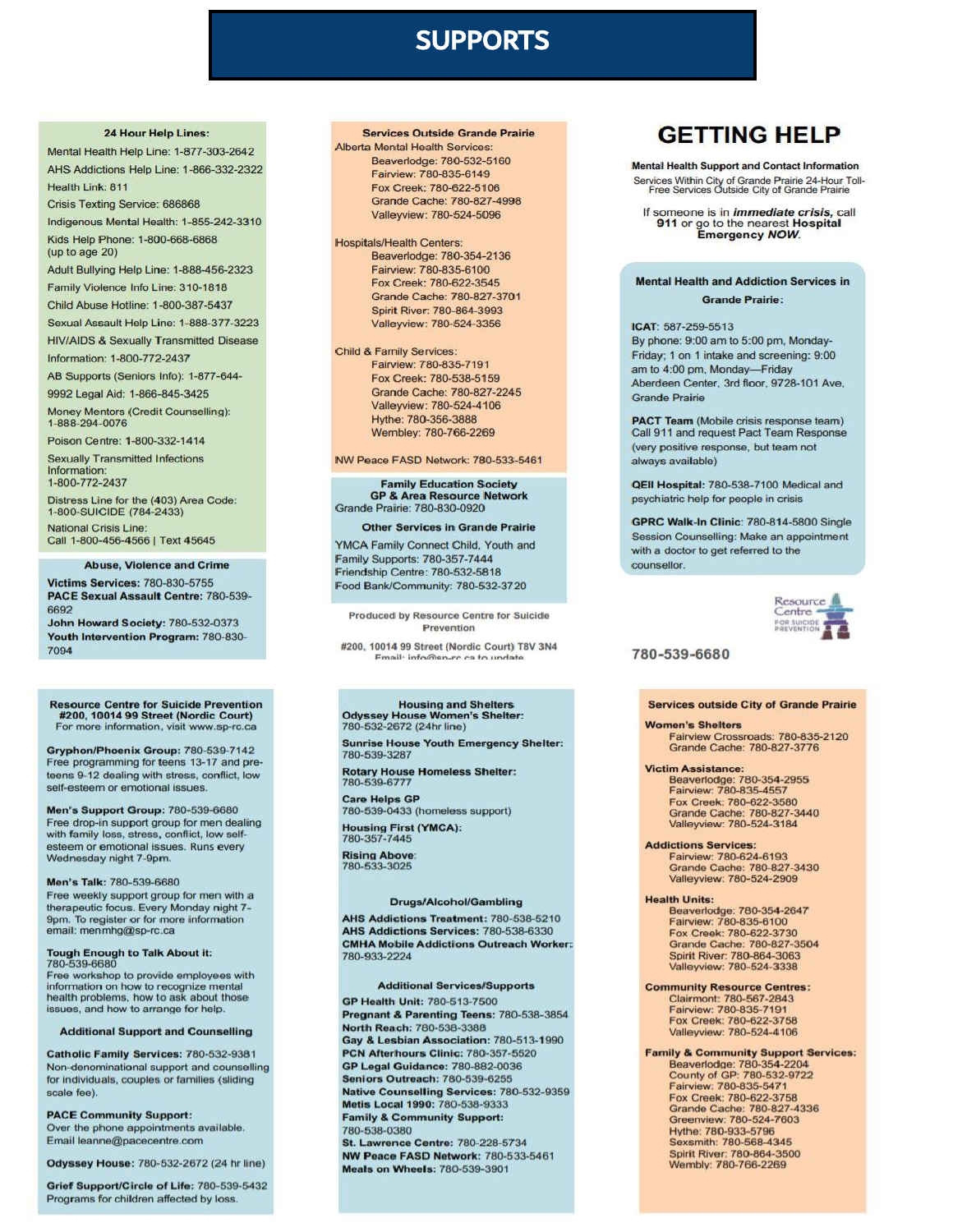# **AROUND TOWN**



Box 30, Beaverlodge, AB T0H 0C0 Phone: 780.354.2201 Fax: 780.354.2207

CHRISTMAS GARBAGE SCHEDULE: Garbage pick-up this holiday season will remain unchanged. Garbage pick up will be Thursday, December 24<sup>th</sup> and 31st. Recycling pick up will be on Monday, December 28<sup>th</sup>. In the New Year garbage pick up will be January 4<sup>th</sup>. Prairie Disposal will not be picking un Christmas trees



**BE NICE - CLEAR THE ICE** For everyone's safety please keep the sidewalks bordering your property clear of snow and ice! As per Bylaw 951, it is the property owner or occupant's responsibility to ensure removal of water, mud, ice, or snow from sidewalks bordering their property.

MAIN STREET SNOW REMOVAL: No parking is permitted on Main Street on Tuesday mornings from 5:00 a.m. through 8:00 a.m. to allow for thorough snow removal.

DOG AND CAT LICENSES: All dogs and cats within the Town of Beaverlodge must be licensed. Licenses are valid for the calendar year only. Existing licenses will expire December 31, 2020. 2021 licenses must be purchased by January 31, 2021.

BUSINESS LICENSES: All businesses require a license in Beaverlodge. Existing Business Licenses will expire December 31, 2020. 2021 licenses must be purchased before January 31, 2021.

The Mayor and Council, along with the Town of Beaverlodge Staff would like to wish you and your family a very Happy Holiday.



Monday December 7, 2020

### **Joint Media Release**

### Passionate Heart Awards Seeking Nominations for 2021

The County and City of Grande Prairie, towns of Beaverlodge, Sexsmith and Wembley and the Village of Hythe are currently seeking nominations of outstanding individuals and local organizations for the 2021 Annual Passionate Heart Awards.

vard nominations are open for people and organizations who contribute significantly to their community, enhance social services in the region, and are dedicated to improving quality of life.

The four award categories include:

- . Exceptional Service for front-line staff with two more years of experience in the following professions:
	- **Policing Services**
	- Child and Family Services  $\circ$ Youth Services
	- Social Services  $\sim$
	- Education
- Exceptional Team for non-profit social agencies or social services teams
- Business Award for businesses that provide outstanding support to the community
- Chris Henderson Lifetime Service Award for individuals with 10+ years of social service in the community  $\cdot$

The deadline for nominations is January 22, 2021

Nominees will be recognized and award winners will be announced and honored at the Passionate Heart Celebration, taking place virtually on Friday, February 12 starting at 11:30 a.m. The virtual celebration is open and free for anyone to attend.

Nomination forms and a link to register to attend the virtual event are available at www.cityofgp.com/passionateheart or www.countygp.ab.ca/passionateheart.

Passionate Heart Awards are sponsored by the City of Grande Prairie Community Social Development Department, and the Family and Community Support Services departments of the County of Grande Prairie, Village of Hythe, and towns of Wembley, Beaverlodge, and Sexsmith.

 $-30-$ 

**Media Contacts:** 

780-532-9727

Dale Bond

Anna Stewart Family and Community Support Services **Community Social Development City of Grande Prairie** 780-357-8753



County of Grande Prairie









The Town of Beaverlodge will be selling these limited edition ornaments at the Town Office for purchase as of Monday, December 7th. Don't miss your chance to purchase one. Great Christmas gift idea. All proceeds will go to the new Health Complex.